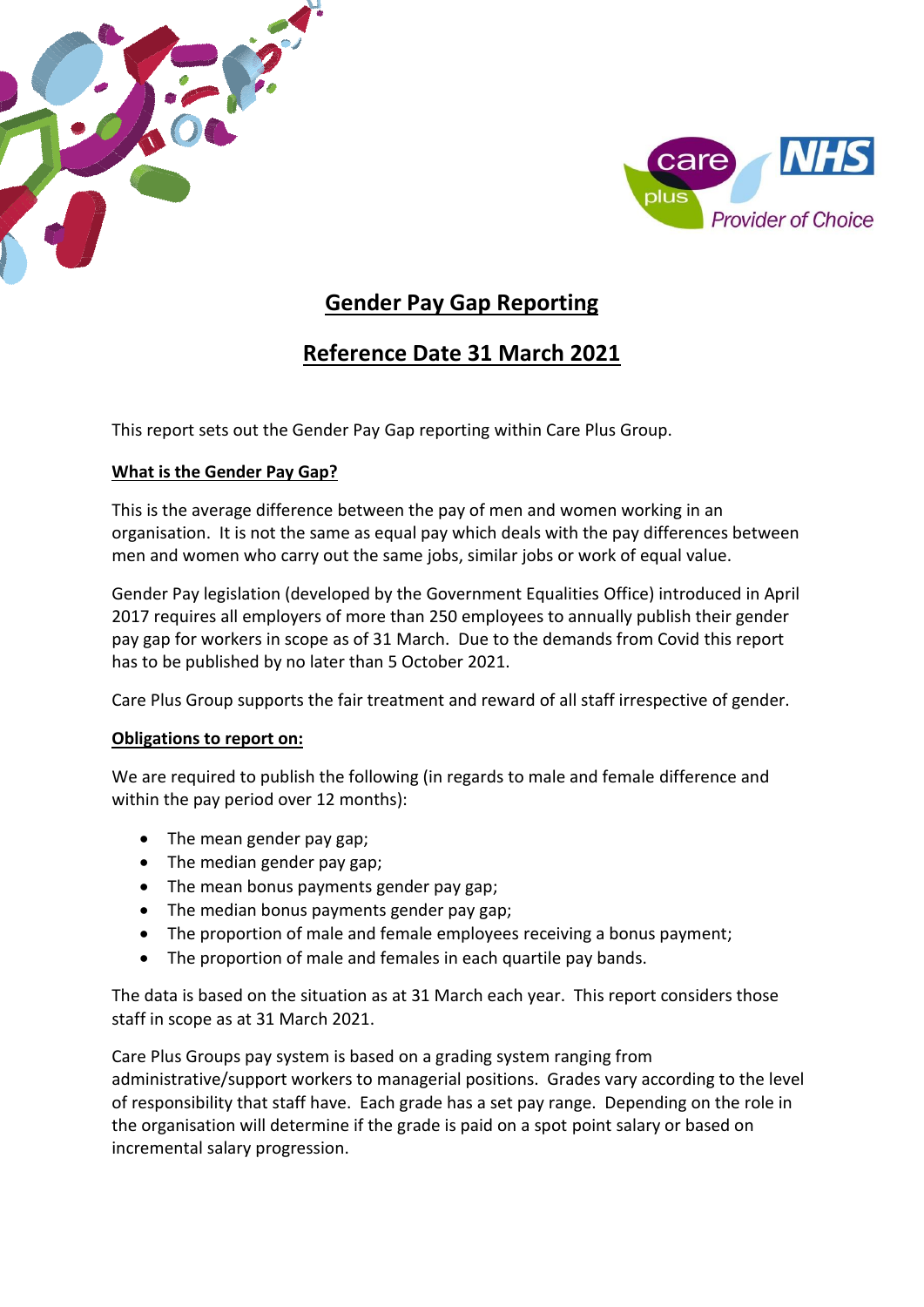The following data shows that there a slight gender pay gap, of less than 3.5%, in terms of mean gender pay, however there is no gender pay gap in terms of median pay, as defined in the legislation, within Care Plus Group.

### **Mean Gender Pay Gap**

The mean gender pay gap - females are paid 3.37% lower.

### **Median Gender Pay Gap**

The median gender pay gap – females are paid 10.72% higher.

### **Quartile bands**

81.29% of staff in the lower quartile are female, as are 85.80% in the higher quartile. 90.06% of staff in the lower middle quartile are female, as are 90.42% in the higher middle quartile.

#### **Bonus Payments**

Care Plus Group do not have a bonus pay system in place therefore there is no data for the requirements of this part of the analysis.

#### **Work to Support Gender Pay**

Care Plus Group will continue to build on and re-enforce the organisations current approaches, actions and initiatives including:

- 1. To continue to embed robust recruitment and selection processes with an emphasis on values based recruitment.
- 2. Support for women and men returning to work after maternity, paternity, adoption or shared parental leave to resume and remain in their original jobs.
- 3. A range of flexible working opportunities available to support staff with caring responsibilities and encourage work life balance and well-being.
- 4. Support for staff in career progression and development opportunities.

On behalf of Care Plus Group I can confirm that the above calculations are accurate.

faire Miller

Jane Miller - Chief Executive – Care Plus Group